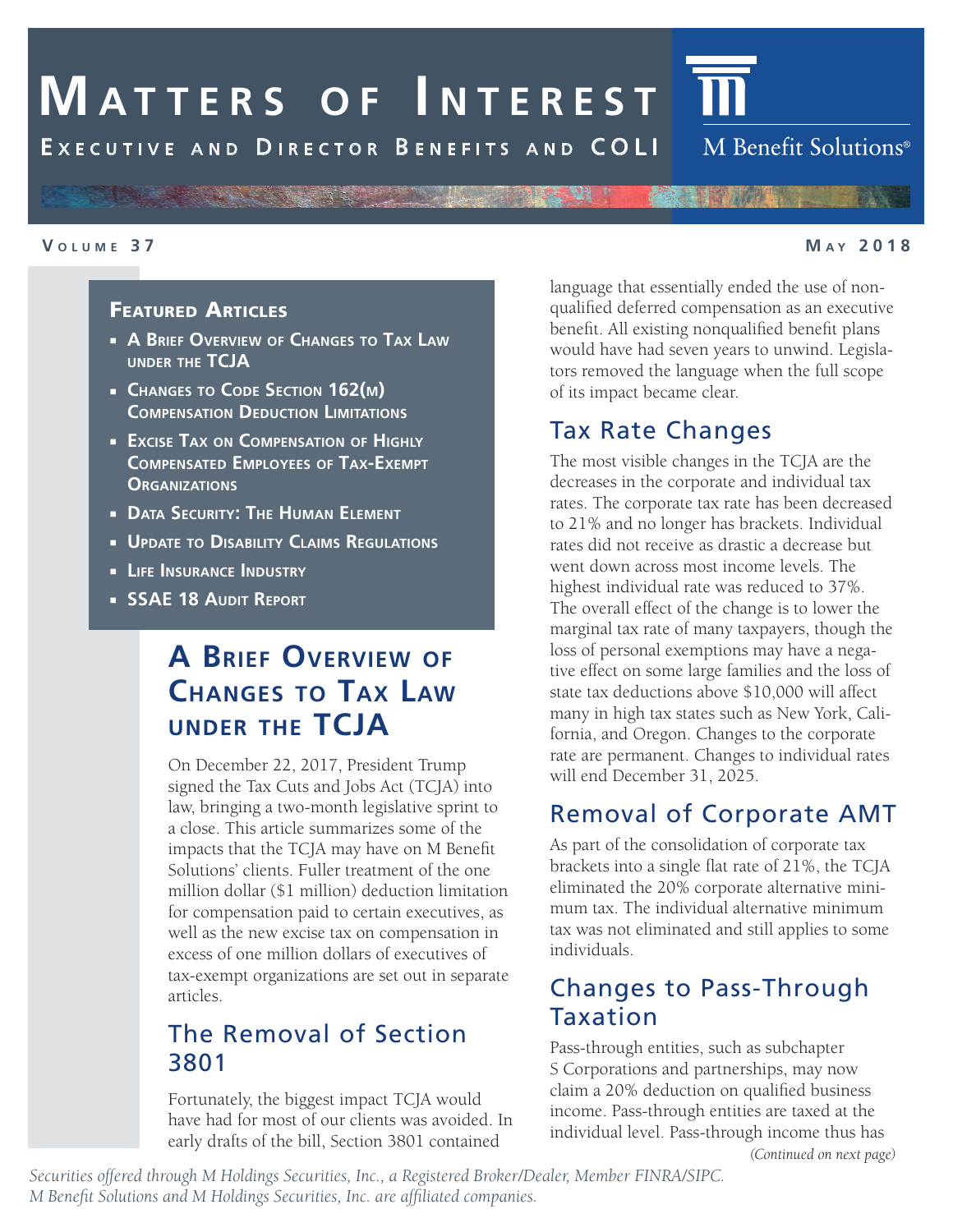

a top marginal rate of 37%, while C Corporations now have a flat rate of 21%. The new deduction is meant to put pass-throughs and C Corporations on a more even footing.

 $\mathbf{h} = \mathbf{h} \times \mathbf{h}$  ,  $\mathbf{h} = \mathbf{h} \times \mathbf{h}$  ,  $\mathbf{h} = \mathbf{h} \times \mathbf{h}$  ,  $\mathbf{h} = \mathbf{h} \times \mathbf{h}$  ,  $\mathbf{h} = \mathbf{h} \times \mathbf{h}$  ,  $\mathbf{h} = \mathbf{h} \times \mathbf{h}$  ,  $\mathbf{h} = \mathbf{h} \times \mathbf{h}$  ,  $\mathbf{h} = \mathbf{h} \times \mathbf{h}$  ,  $\mathbf{h} = \mathbf{h$ 

**THE SECTION** 

**M a y 2 0 1 8**

This deduction has the potential for abuse, and Congress has already created an income limitation on the use of the deduction for personal service businesses. The limitation applies to owners of all pass-throughs that provide personal services, except engineering and architecture firms. Owners with income exceeding the limit are subject to a pro-rata phase-out of the deduction and lose it entirely at upper-income levels.

The deduction is also limited to the greater of the owner's allocable share of 50% of W-2 wages or 25% of W-2 wages and 2.5% of the unadjusted basis of the pass-through's qualified business property. This limit is subject to a pro-rata phase-in similar to the service provider limitation.

## Estate Tax Changes

Estate taxes are rarely a concern for institutional plan sponsors. However, the TCJA made changes to the estate tax, and the magnitude of these changes may make them relevant for some entities with high wealth stakeholders. The estate tax exemption has been, roughly, doubled. Individuals may now exempt \$11.2 million. Couples may exempt \$22.4 million. Unused spousal exemptions remain portable and step-up in basis remains in place. As with the changes to the individual tax rates, these provisions will sunset in 2025.



# **Changes to Code Section 162(m) Compensation Deduction Limitations**

The TCJA made significant changes to Internal Revenue Code Section 162(m) and its limits on compensation paid to certain executives of public companies.

Prior to January 1, 2018, a public company was limited to \$1 million for each covered employee. However, qualified performance-based compensation and commissions were exempt from the deduction limit.

Covered employees included the CEO on the last day of the taxable year, plus the three highest paid officers (other than the CEO and CFO) serving on the last day of the taxable year.

The TCJA makes three primary changes to the prior law:

- It removes the exemption for performance-based compensation and commissions.
- It expands the definition of public company.
- It expands the definition of covered employee.

# Compensation Covered

Generally, all deductible compensation for services will be subject to the \$1 million limit, whether performance-based or not. However, contributions to and distributions from a qualified retirement plan are not subject to the limit, nor are amounts reasonably expected to be excludible from the covered employee's gross income. Distributions from a nonqualified plan are subject to the limit.

# Companies Covered

Public companies covered by the law now include foreign corporations publicly traded through American depository receipts and private corporations and S Corporations required to file reports under Section 15(d) of the Exchange Act, which includes corporations that have issued equity or debt securities to the public in a registered offering but has not listed on a securities exchange.

# Employees Covered

Anyone who was CEO and CFO at any time and for any length of time during the taxable year is covered. CEOs and CFOs do not need to hold their position on the last day of the taxable year to be covered. The three highest paid officers (other than the CEO and CFO) serving on the last day of the year (determined under SEC proxy disclosure rules) are covered. If an individual is a covered employee in any tax year beginning after December 31, 2016, he or she will remain a covered employee for all future years, even after termination. Thus, large distributions from nonqualified deferred compensation plans in the year of or following retirement can be subject to the deduction limitation.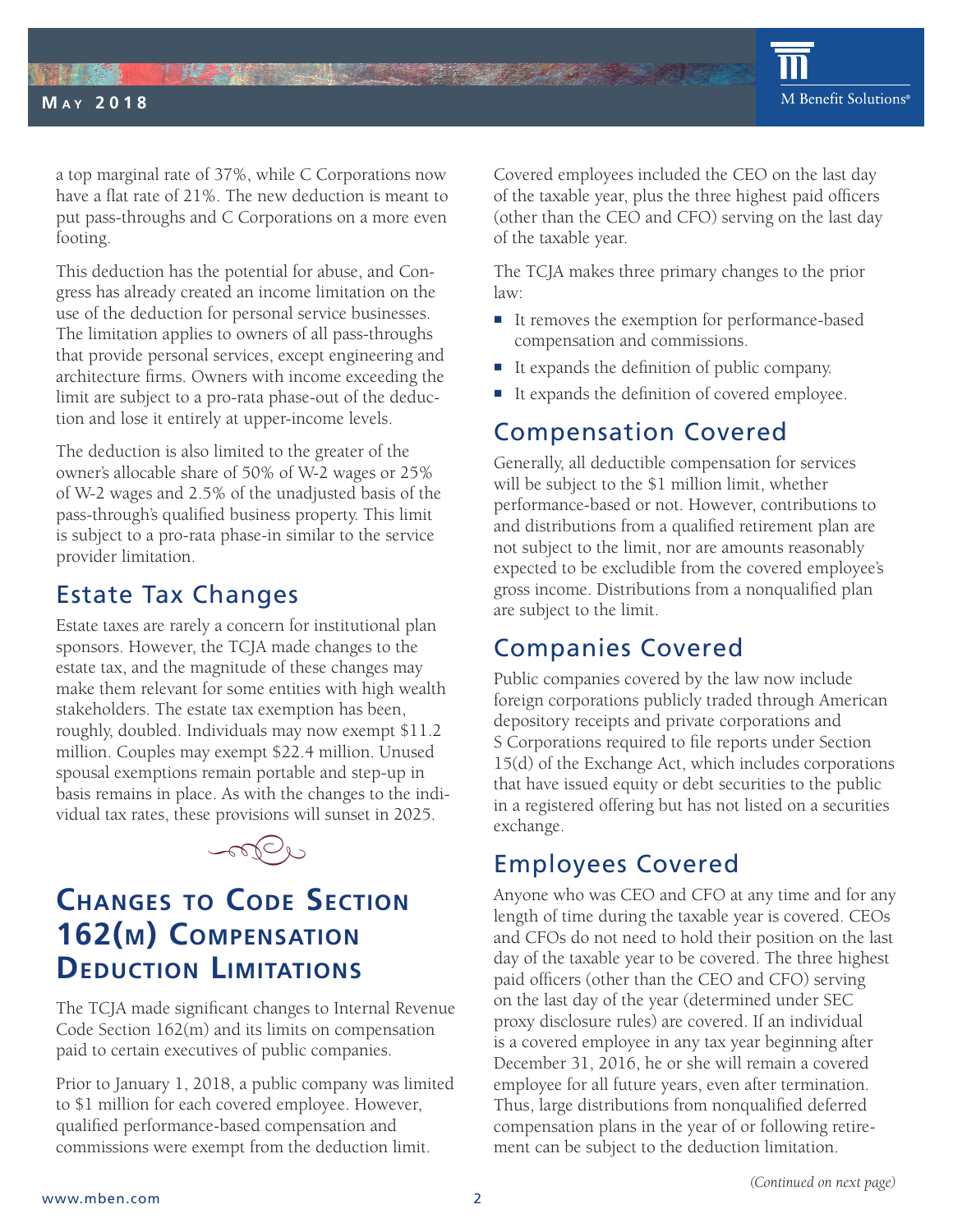

# Grandfathering

There is a provision that says the new rules do not apply to written binding contracts in effect on November 2, 2017. This provision could save certain performance-based compensation and nonqualified plan distributions in the year of retirement or in following years. The grandfathering is lost when a plan or agreement is materially modified.

The Joint Explanatory Statement of the Committee of Conference for TCJA provides for an example of the grandfathering provision that says the grandfathering provision would apply to a covered employee when:

- $\blacksquare$  The right to participate in the plan is part of a written binding contract on November 2,
- Amounts payable under the plan are not subject to discretion, and
- The corporation does not have the right to amend materially the plan or terminate the plan (except on a prospective basis before any services are performed with respect to the applicable period for which such compensation is to be paid).

The Explanatory Statement goes on to say that grandfathering does not apply to new contracts entered into or renewed after November 2, 2017. For purposes of the rule, the Explanatory Statement says any contract that is entered into on or before November 2, 2017 and that is renewed after such date is treated as a new contract entered into on the day the renewal takes effect. A contract that is terminable or cancelable unconditionally at will by either party to the contract without the consent of the other, or by both parties to the contract, is treated as a new contract entered into on the date any such termination or cancellation, if made, would be effective.

# Grandfathering Questions

There are a number of questions raised by the Explanatory Statement as to how broadly the grandfathering provision will be applied and when will its benefits be lost. For example, will any discretion to change contributions or payments under a plan disqualify the plan from grandfathering? Will grandfathering apply to benefits already accrued under a plan as of November 2, 2017 if the plan can be terminated by the company without affecting accrued benefits? What constitutes a material modification of a plan?

The IRS is planning on providing further guidance but we do not know when that guidance will be issued. M Benefit Solutions will continue to monitor developments.



#### **Excise Tax on Compensation of Highly Compensated Employees of Tax-Exempt Organizations**

The TCJA created a 21% excise tax on the amount of compensation above \$1 million of certain highly compensated employees ("covered employees") of taxexempt organizations ("Compensation Tax") and certain payments to covered employees that are contingent upon the covered employee's termination of employment ("Termination Tax"). The excise tax is an attempt to mimic for tax-exempt organizations the effects of the Section 162(m) \$1 million deduction limitation that is applicable to public companies and the Section 280G deduction disallowance for payments to covered employees that are contingent upon a change in control.

The tax-exempt organization pays both types of the excise tax.

# Covered Organizations

Tax-exempt organizations covered by the excise tax include organizations exempt from tax under Section 501(a), which covers most types of tax-exempt charities and organizations.

# Covered Employees

Covered employees include the organization's five highest compensated employees in any taxable year and any covered employee of the organization (or any predecessor) for any preceding taxable year beginning after December 31, 2016. A covered employee need not be an officer. Covered employees remain covered employees in later years, including years after termination of their employment.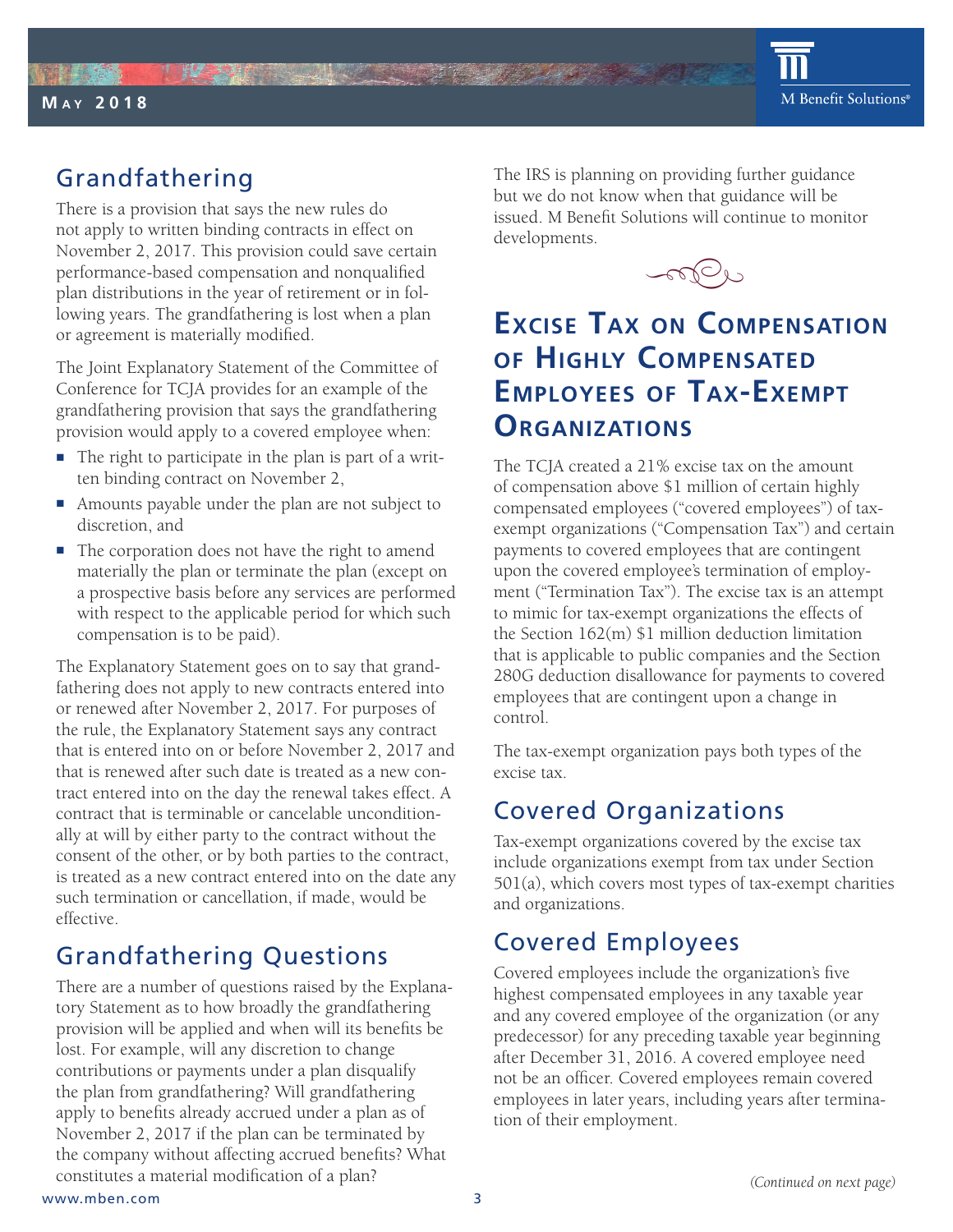# Compensation in Excess of \$1,000,000

**THE SECTION** 

**M a y 2 0 1 8**

The Compensation Tax is applied to any compensation paid to a covered employee that is in excess of \$1,000,000. Compensation for this purpose includes all wages, including deferred compensation when vested under Section 457(f). Compensation from "related persons and governmental entities" is included. Compensation, however, does not include the portion of any wages paid to a licensed medical professional (including nurses and veterinarians) which is for the performance of medical or veterinary services by the professional.

## Excess Parachute Payments

The Termination Tax is applied to what are called "excess parachute payments." A parachute payment is defined as a payment contingent on an employee's separation from employment with the employer, if the aggregate present value of the payments in the nature of compensation to (or for the benefit of) the employee which are contingent on such separation equals or exceeds an amount equal to three times the "base amount" (will generally be the average annual compensation of the individual for the five years prior to the year of separation). The amount subject to the tax is the amount of parachute payment that is in excess of the "base amount". Compensation paid to employees who are not highly compensated employees (within the meaning of section  $414(q)$ ) is exempted from the definition of parachute payment, as is compensation attributable to medical or veterinary services of qualified medical professionals.

#### Observations

- Even small organizations may be subject to the Termination Tax.
- It is not clear which payments will be considered "contingent on [the] employee's separation from employment with the employer." Payments under a severance plan would be included, but will payments under a nonqualified deferred compensation plan be included?

# Effective Date

The provision is effective for taxable years beginning after December 31, 2017. Unlike the changes to Section 162(m), there is no provision for grandfathering benefits previously promised.



# **Data Security : The Human Element**

We do business in an era where corporate security breaches regularly make news. M Benefit Solutions works with some of our clients' most sensitive information, storing, and protecting data about employees' finances as well as their health. We take this responsibility seriously. What follows is a discussion, the first in a series, of some of the measures we undertake to ensure our client's data remains secure. In this issue, we focus on the human element of our security measures.

M Benefit Solutions has always believed and continues to believe that employees are the first, best line of defense. To that end our employees, regardless of their position, regularly attend cyber security awareness training. Some of the most infamous security failures of the past few years could have been avoided if a single person had not clicked on a suspect link. M Benefit Solutions trains its employees to notice suspicious links, identify questionable emails, and avoid suspect file packages.

Employees who travel and require the use of a laptop, are issued laptops with whole disk encryption enabled by default. We also have the capability to remotely wipe a laptop drive of all data if it is reported lost or stolen. These measures prevent unauthorized users from booting the operating system or accessing the data contained on a hard drive.

M Benefit Solutions and its employees are conscientious about client data security. We take great pride in knowing that we are a company that clients can trust to keep their data safe. In the next article, we will discuss the electronic measures M Benefit Solutions uses to safeguard data when transmitting it.

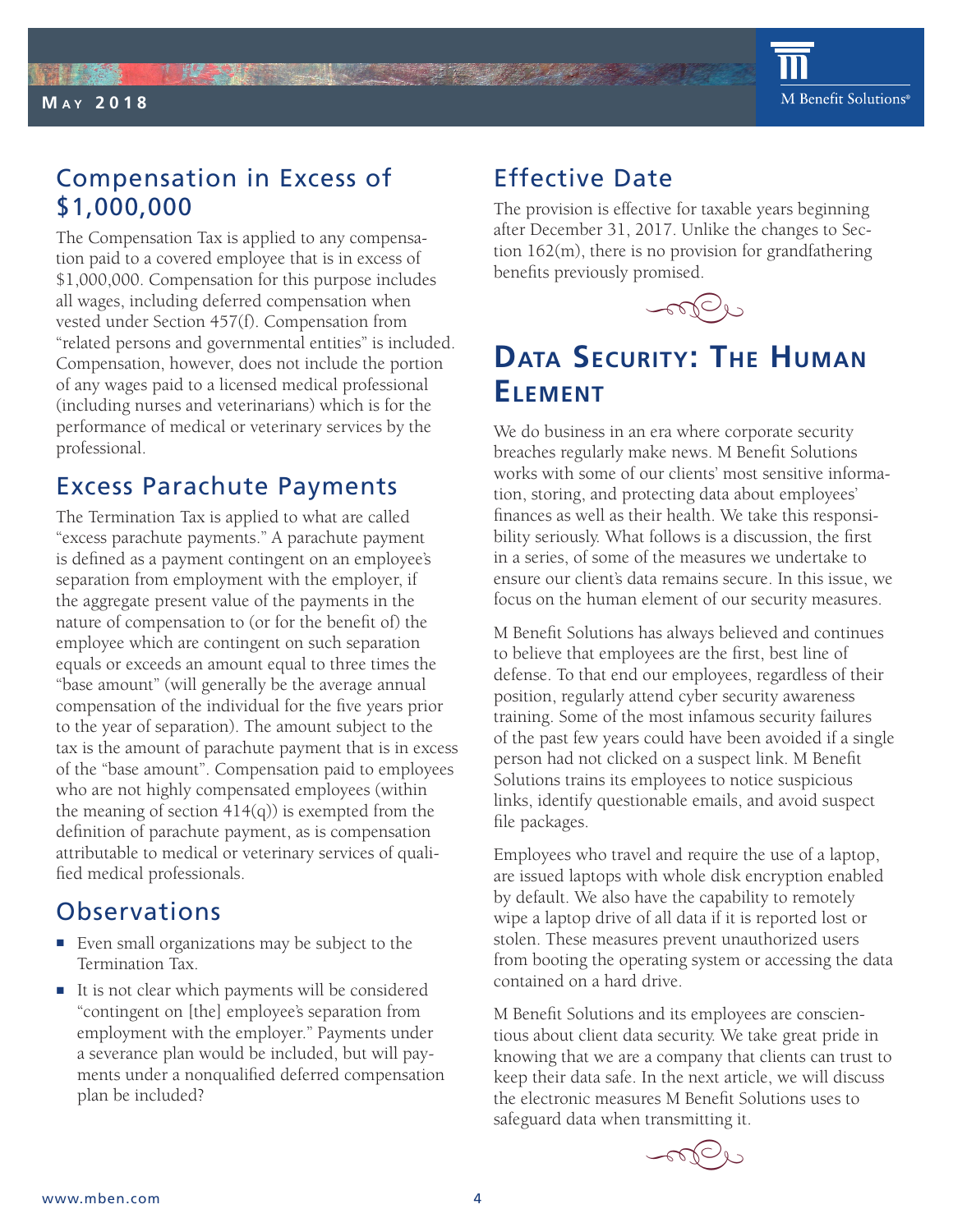M Benefit Solutions®

联盟

**M a y 2 0 1 8**

ERISA requirements with respect to establishment and maintenance of reasonable claims procedures apply to all employee benefit plans including nonqualified deferred compensation plans. Late in 2016, the Employee Benefits Security Administration of the Department of Labor (the DOL) issued final regulations updating the benefit claims process for disability claims.

The amended regulations effective date was delayed to April 1, 2018 and are now effective. The intent of the amendments is to provide enhancements in procedural safeguards and to increase the fairness of disability claim and appeal processes. Plan sponsors with benefit plans that contain provisions for disability claims will want to consider what amendments or adjustments are necessary to ensure their processes remain compliant.

Written claim procedures and denial notices with respect to disability claims should be revised to comply with the new rule. Internal rules and guidelines should also be reviewed, revised, and/or developed as necessary.



# **Life Insura nce Industry**

The most recent outlooks for the life insurance industry from three of the major rating agencies (A.M. Best, Fitch, Moody's) are mixed for 2018 as strong operating performance and balance sheets are tempered by fear of continuing low interest rates and potential for more volatile equity markets.

## Recent History

Since 2009 and 2010, when all the ratings agencies rated the industry outlook as negative, the life insurance industry has maintained high financial strength ratings supported by good capitalization and liquidity. Financial downgrades slowed significantly during 2011 and 2012, and the industry has remained stable through 2017.

# Latest Ratings Agencies' Reports on Life Insurance Industry

Fitch and Moody's Investor Services upgraded their outlooks for the life insurance industry from negative to stable, primarily due to strong operating performance underpinned by lower asset defaults and higher equity markets, A.M. Best is maintaining its negative outlook due to increased volatility across economic and regulatory fronts, which includes the potential for a correction in the equity and credit markets. Although the outlooks are different, the three ratings agencies see the same positives (strong operating performance and balance sheets) and same negatives for the industry (low interest rates, increased volatility) indicating the differences in outlooks are more of degree than outright disagreement on the factors affecting the industry.

In November 2017, Moody's Investors Service revised its outlook for the U.S. life insurance industry to stable from negative. "U.S. life insurers have adapted to the low rate environment through adjustments to product design and new business strategies, and are likely to continue developing and pursuing these strategies over the outlook period," Manoj Jethani, a Moody's Vice President said. Moody's says demand for U.S. life insurance and annuity products will be driven by continued modest economic growth and low unemployment levels. Moreover, this will be underpinned by robust equity markets, which will continue to create incremental wealth and allow for discretionary purchases such as life insurance, annuity products, and greater contributions to retirement plans, among other insurance products. Capital levels are anticipated to remain strong owing to improved profitability due to lower asset defaults, higher equity markets, which has lifted fee-based income, as well as better risk management to protect capital in "tail" downside scenarios.

Better than expected operating performance and a benign credit environment likely to continue into 2018 led Fitch Ratings to revise its fundamental sector outlook for U.S. Life Insurers to stable from negative in December 2017. "Operating performance has surpassed expectations over the past year thanks to favorable